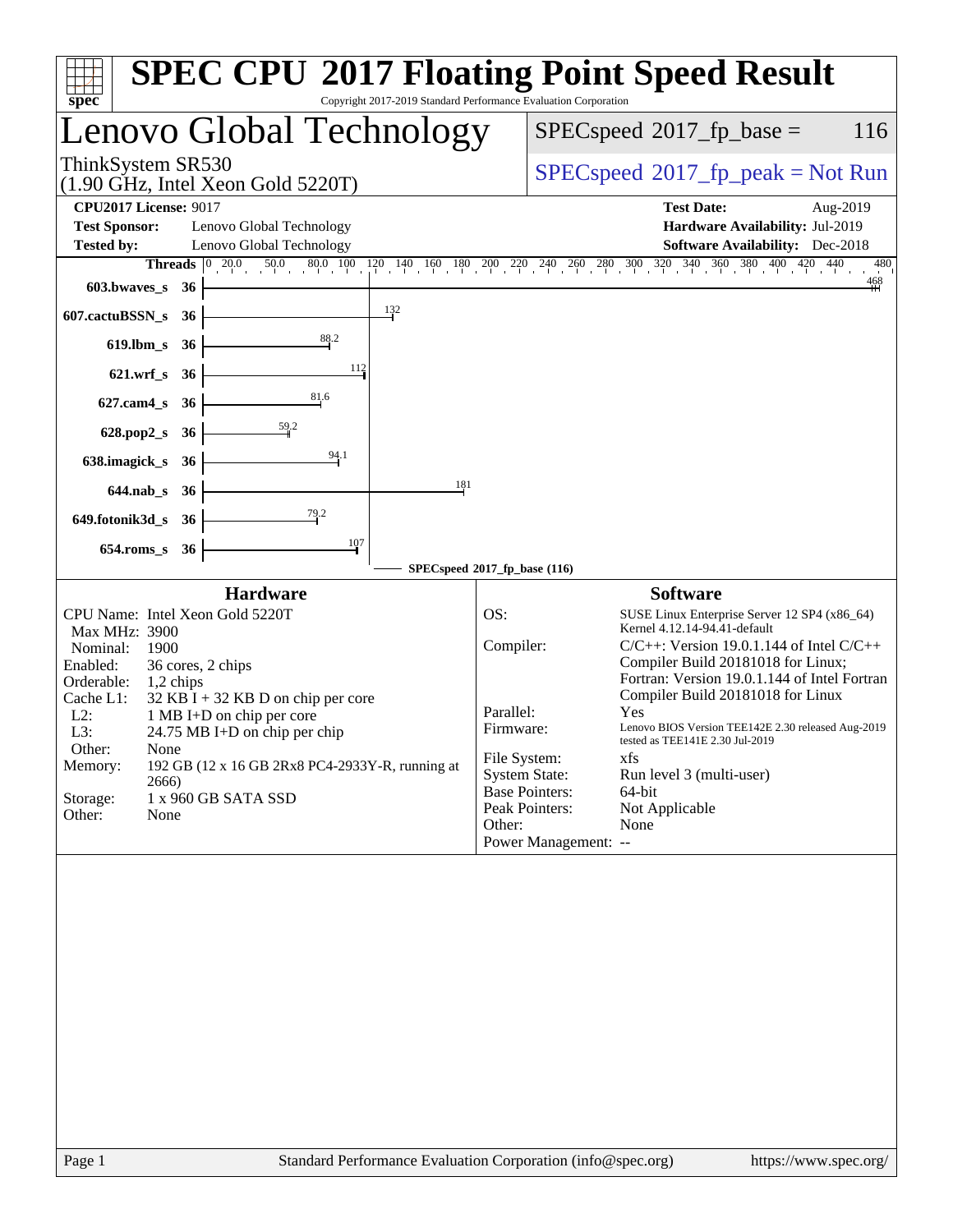

## **[SPEC CPU](http://www.spec.org/auto/cpu2017/Docs/result-fields.html#SPECCPU2017FloatingPointSpeedResult)[2017 Floating Point Speed Result](http://www.spec.org/auto/cpu2017/Docs/result-fields.html#SPECCPU2017FloatingPointSpeedResult)** Copyright 2017-2019 Standard Performance Evaluation Corporation

# Lenovo Global Technology

(1.90 GHz, Intel Xeon Gold 5220T)

ThinkSystem SR530<br>  $\begin{array}{c}\n\text{SPEC speed} \text{?}2017\_fp\_peak = Not Run \\
\text{SPEC speed} \text{?}2017\_fp\_peak = Not Run\n\end{array}$  $SPEC speed^{\circ}2017\_fp\_base = 116$ 

**[Test Sponsor:](http://www.spec.org/auto/cpu2017/Docs/result-fields.html#TestSponsor)** Lenovo Global Technology **[Hardware Availability:](http://www.spec.org/auto/cpu2017/Docs/result-fields.html#HardwareAvailability)** Jul-2019 **[Tested by:](http://www.spec.org/auto/cpu2017/Docs/result-fields.html#Testedby)** Lenovo Global Technology **[Software Availability:](http://www.spec.org/auto/cpu2017/Docs/result-fields.html#SoftwareAvailability)** Dec-2018

**[CPU2017 License:](http://www.spec.org/auto/cpu2017/Docs/result-fields.html#CPU2017License)** 9017 **[Test Date:](http://www.spec.org/auto/cpu2017/Docs/result-fields.html#TestDate)** Aug-2019

## **[Results Table](http://www.spec.org/auto/cpu2017/Docs/result-fields.html#ResultsTable)**

|                                    | <b>Base</b>                 |                |                |                |       |                | <b>Peak</b> |                |                |              |                |              |                |              |
|------------------------------------|-----------------------------|----------------|----------------|----------------|-------|----------------|-------------|----------------|----------------|--------------|----------------|--------------|----------------|--------------|
| <b>Benchmark</b>                   | <b>Threads</b>              | <b>Seconds</b> | Ratio          | <b>Seconds</b> | Ratio | <b>Seconds</b> | Ratio       | <b>Threads</b> | <b>Seconds</b> | <b>Ratio</b> | <b>Seconds</b> | <b>Ratio</b> | <b>Seconds</b> | <b>Ratio</b> |
| 603.bwayes s                       | 36                          | 126            | 468            | 125            | 470   | 127            | 465         |                |                |              |                |              |                |              |
| 607.cactuBSSN s                    | 36                          | 126            | 132            | 127            | 132   | 126            | 132         |                |                |              |                |              |                |              |
| $619.$ lbm_s                       | 36                          | 59.3           | 88.3           | 59.4           | 88.2  | 59.9           | 87.4        |                |                |              |                |              |                |              |
| $621.wrf$ s                        | 36                          | <b>118</b>     | <u>112</u>     | 118            | 112   | 118            | 112         |                |                |              |                |              |                |              |
| $627$ .cam4 s                      | 36                          | 108            | 82.0           | 109            | 81.6  | 109            | 81.6        |                |                |              |                |              |                |              |
| $628.pop2_s$                       | 36                          | 200            | 59.2           | 202            | 58.8  | 197            | 60.2        |                |                |              |                |              |                |              |
| 638.imagick_s                      | 36                          | 153            | 94.3           | 153            | 94.1  | 154            | 93.9        |                |                |              |                |              |                |              |
| $644$ .nab s                       | 36                          | 96.4           | <u>181</u>     | 96.4           | 181   | 96.4           | 181         |                |                |              |                |              |                |              |
| 649.fotonik3d s                    | 36                          | 115            | 79.1           | 115            | 79.2  | 114            | 79.7        |                |                |              |                |              |                |              |
| $654$ .roms s                      | 36                          | 148            | <b>107</b>     | 147            | 107   | 148            | 106         |                |                |              |                |              |                |              |
| $SPECspeed*2017_fp\_base =$<br>116 |                             |                |                |                |       |                |             |                |                |              |                |              |                |              |
|                                    | $SPECspeed*2017_fp\_peak =$ |                | <b>Not Run</b> |                |       |                |             |                |                |              |                |              |                |              |

Results appear in the [order in which they were run.](http://www.spec.org/auto/cpu2017/Docs/result-fields.html#RunOrder) Bold underlined text [indicates a median measurement](http://www.spec.org/auto/cpu2017/Docs/result-fields.html#Median).

## **[Operating System Notes](http://www.spec.org/auto/cpu2017/Docs/result-fields.html#OperatingSystemNotes)**

Stack size set to unlimited using "ulimit -s unlimited"

## **[General Notes](http://www.spec.org/auto/cpu2017/Docs/result-fields.html#GeneralNotes)**

Environment variables set by runcpu before the start of the run: KMP\_AFFINITY = "granularity=fine,compact" LD\_LIBRARY\_PATH = "/home/cpu2017-1.0.5-ic19.0u1/lib/intel64" OMP\_STACKSIZE = "192M"

 Binaries compiled on a system with 1x Intel Core i9-7900X CPU + 32GB RAM memory using Redhat Enterprise Linux 7.5 Transparent Huge Pages enabled by default Prior to runcpu invocation Filesystem page cache synced and cleared with: sync; echo 3> /proc/sys/vm/drop\_caches NA: The test sponsor attests, as of date of publication, that CVE-2017-5754 (Meltdown) is mitigated in the system as tested and documented. Yes: The test sponsor attests, as of date of publication, that CVE-2017-5753 (Spectre variant 1) is mitigated in the system as tested and documented. Yes: The test sponsor attests, as of date of publication, that CVE-2017-5715 (Spectre variant 2) is mitigated in the system as tested and documented. Yes: The test sponsor attests, as of date of publication, that CVE-2018-3640 (Spectre variant 3a) is mitigated in the system as tested and documented. Yes: The test sponsor attests, as of date of publication, that CVE-2018-3639 (Spectre variant 4) is mitigated in the system as tested and documented.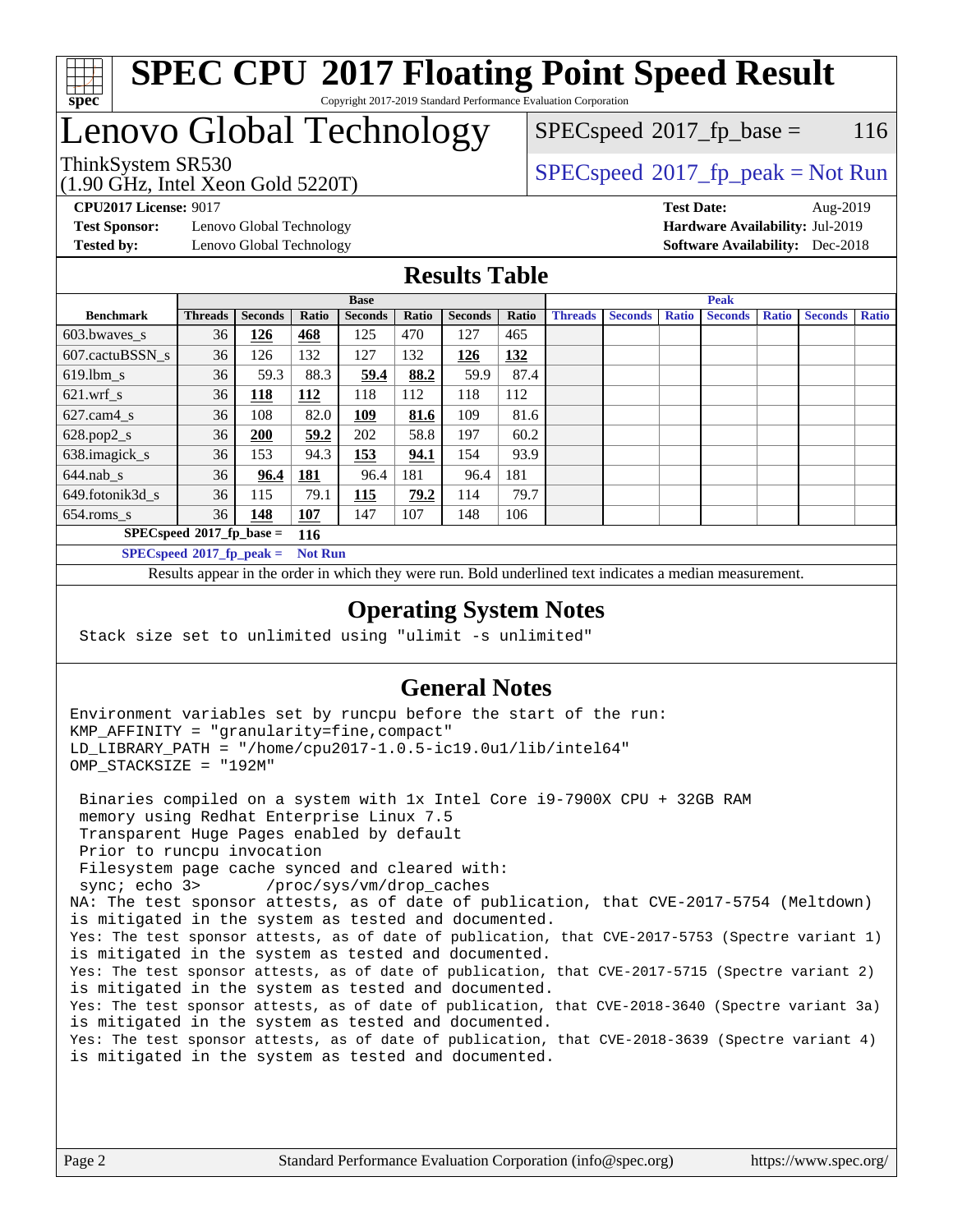| Lenovo Global Technology                                                                   |                       | $SPEC speed^{\circ}2017$ _fp_base =                              |                                        | 116      |  |
|--------------------------------------------------------------------------------------------|-----------------------|------------------------------------------------------------------|----------------------------------------|----------|--|
| ThinkSystem SR530<br>$(1.90 \text{ GHz}, \text{Intel Xeon Gold } 5220 \text{T})$           |                       | $SPEC speed^{\circ}2017\_fp\_peak = Not Run$                     |                                        |          |  |
| <b>CPU2017 License: 9017</b>                                                               |                       | <b>Test Date:</b>                                                |                                        | Aug-2019 |  |
| <b>Test Sponsor:</b><br>Lenovo Global Technology                                           |                       |                                                                  | Hardware Availability: Jul-2019        |          |  |
| <b>Tested by:</b><br>Lenovo Global Technology                                              |                       |                                                                  | <b>Software Availability:</b> Dec-2018 |          |  |
|                                                                                            | <b>Platform Notes</b> |                                                                  |                                        |          |  |
| BIOS configuration:                                                                        |                       |                                                                  |                                        |          |  |
| Choose Operating Mode set to Maximum Performance                                           |                       |                                                                  |                                        |          |  |
| Choose Operating Mode set to Custom Mode                                                   |                       |                                                                  |                                        |          |  |
| MONITOR/MWAIT set to Enable                                                                |                       |                                                                  |                                        |          |  |
| Hyper-Threading set to Disable<br>Sysinfo program /home/cpu2017-1.0.5-ic19.0ul/bin/sysinfo |                       |                                                                  |                                        |          |  |
| Rev: r5974 of 2018-05-19 9bcde8f2999c33d61f64985e45859ea9                                  |                       |                                                                  |                                        |          |  |
| running on linux-zitb Fri Aug 30 17:59:44 2019                                             |                       |                                                                  |                                        |          |  |
| SUT (System Under Test) info as seen by some common utilities.                             |                       |                                                                  |                                        |          |  |
| For more information on this section, see                                                  |                       |                                                                  |                                        |          |  |
| https://www.spec.org/cpu2017/Docs/config.html#sysinfo                                      |                       |                                                                  |                                        |          |  |
|                                                                                            |                       |                                                                  |                                        |          |  |
| From /proc/cpuinfo<br>model name : Intel(R) Xeon(R) Gold 5220T CPU @ 1.90GHz               |                       |                                                                  |                                        |          |  |
| "physical id"s (chips)<br>2                                                                |                       |                                                                  |                                        |          |  |
| 36 "processors"                                                                            |                       |                                                                  |                                        |          |  |
| cores, siblings (Caution: counting these is hw and system dependent. The following         |                       |                                                                  |                                        |          |  |
| excerpts from /proc/cpuinfo might not be reliable. Use with caution.)                      |                       |                                                                  |                                        |          |  |
| cpu cores : 18                                                                             |                       |                                                                  |                                        |          |  |
| siblings : 18                                                                              |                       | physical 0: cores 0 1 2 3 4 8 9 10 11 16 17 18 19 20 24 25 26 27 |                                        |          |  |
|                                                                                            |                       | physical 1: cores 0 1 2 3 4 8 9 10 11 16 17 18 19 20 24 25 26 27 |                                        |          |  |
| From 1scpu:                                                                                |                       |                                                                  |                                        |          |  |
| Architecture:                                                                              | x86_64                |                                                                  |                                        |          |  |
| $CPU$ op-mode( $s$ ):                                                                      | $32$ -bit, $64$ -bit  |                                                                  |                                        |          |  |
| Byte Order:                                                                                | Little Endian         |                                                                  |                                        |          |  |
| CPU(s):                                                                                    | 36                    |                                                                  |                                        |          |  |
| On-line CPU(s) list:                                                                       | $0 - 35$              |                                                                  |                                        |          |  |
| Thread(s) per core:<br>Core(s) per socket:                                                 | 1<br>18               |                                                                  |                                        |          |  |
| Socket(s):                                                                                 | 2                     |                                                                  |                                        |          |  |
| NUMA node(s):                                                                              | 2                     |                                                                  |                                        |          |  |
| Vendor ID:                                                                                 | GenuineIntel          |                                                                  |                                        |          |  |
| CPU family:                                                                                | 6                     |                                                                  |                                        |          |  |
| Model:                                                                                     | 85                    |                                                                  |                                        |          |  |
| Model name:                                                                                | 7                     | $Intel(R) Xeon(R) Gold 5220T CPU @ 1.90GHz$                      |                                        |          |  |
| Stepping:<br>CPU MHz:                                                                      | 1900.000              |                                                                  |                                        |          |  |
| CPU max MHz:                                                                               | 3900.0000             |                                                                  |                                        |          |  |
| CPU min MHz:                                                                               | 800.0000              |                                                                  |                                        |          |  |
| BogoMIPS:                                                                                  | 3800.00               |                                                                  |                                        |          |  |
| Virtualization:                                                                            | $VT - x$              |                                                                  |                                        |          |  |
|                                                                                            | L1d cache:<br>32K     |                                                                  |                                        |          |  |
|                                                                                            |                       |                                                                  |                                        |          |  |
| Lli cache:                                                                                 | 32K                   |                                                                  |                                        |          |  |
| L2 cache:                                                                                  | 1024K                 |                                                                  |                                        |          |  |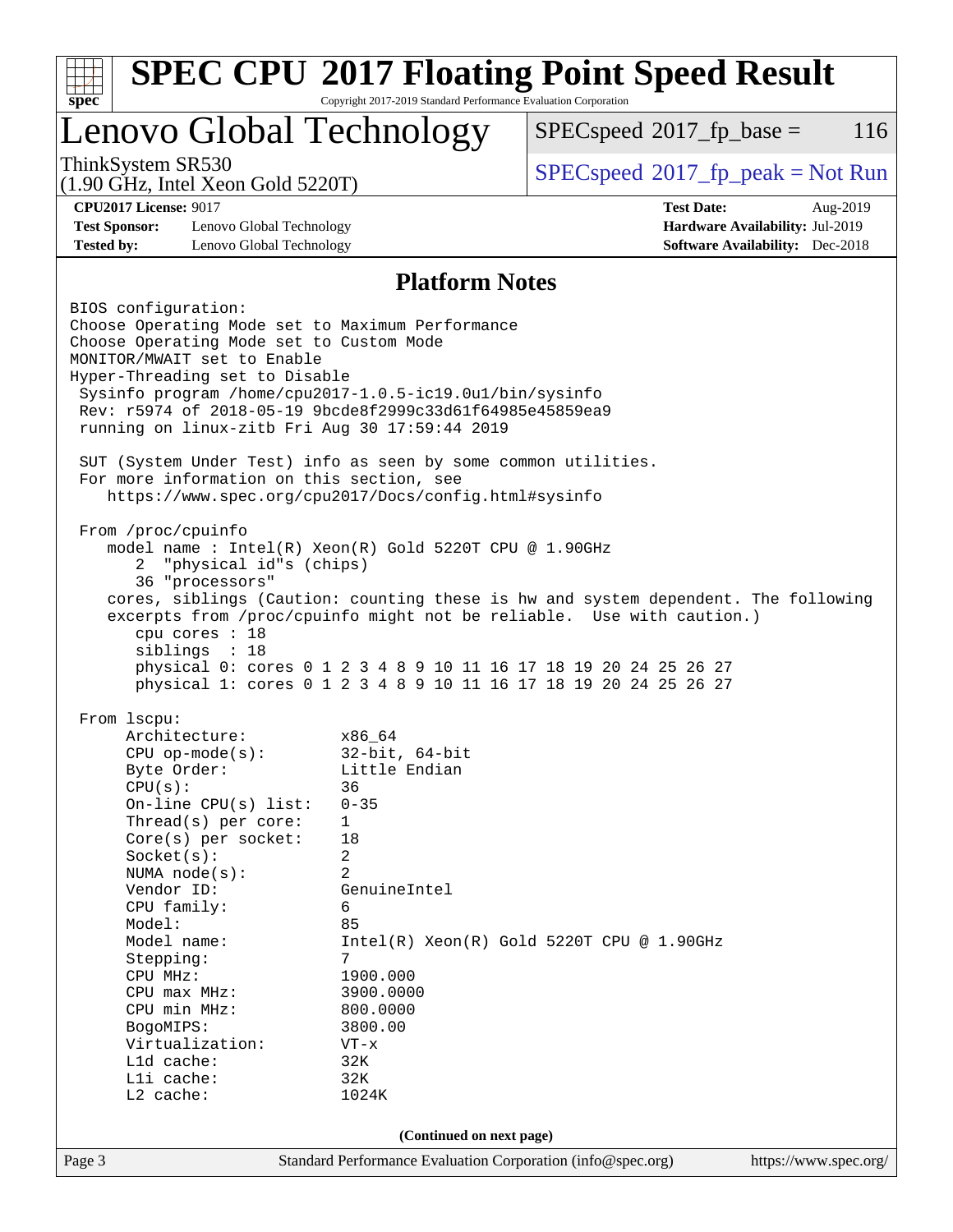| <b>SPEC CPU®2017 Floating Point Speed Result</b><br>Copyright 2017-2019 Standard Performance Evaluation Corporation<br>spec                                                                                                                                                                                                                                                                                                                                                                                                                                                                                                                                                                                                                                                                                                                                                                                                                                                                                                                                                                                                                                                                                                                                                                                                                                                                                                                                                           |                                                                           |
|---------------------------------------------------------------------------------------------------------------------------------------------------------------------------------------------------------------------------------------------------------------------------------------------------------------------------------------------------------------------------------------------------------------------------------------------------------------------------------------------------------------------------------------------------------------------------------------------------------------------------------------------------------------------------------------------------------------------------------------------------------------------------------------------------------------------------------------------------------------------------------------------------------------------------------------------------------------------------------------------------------------------------------------------------------------------------------------------------------------------------------------------------------------------------------------------------------------------------------------------------------------------------------------------------------------------------------------------------------------------------------------------------------------------------------------------------------------------------------------|---------------------------------------------------------------------------|
| Lenovo Global Technology                                                                                                                                                                                                                                                                                                                                                                                                                                                                                                                                                                                                                                                                                                                                                                                                                                                                                                                                                                                                                                                                                                                                                                                                                                                                                                                                                                                                                                                              | 116<br>$SPEC speed^{\circ}2017$ fp base =                                 |
| ThinkSystem SR530<br>$(1.90 \text{ GHz}, \text{Intel Xeon Gold } 5220 \text{T})$                                                                                                                                                                                                                                                                                                                                                                                                                                                                                                                                                                                                                                                                                                                                                                                                                                                                                                                                                                                                                                                                                                                                                                                                                                                                                                                                                                                                      | $SPEC speed$ <sup>®</sup> 2017_fp_peak = Not Run                          |
| <b>CPU2017 License: 9017</b>                                                                                                                                                                                                                                                                                                                                                                                                                                                                                                                                                                                                                                                                                                                                                                                                                                                                                                                                                                                                                                                                                                                                                                                                                                                                                                                                                                                                                                                          | <b>Test Date:</b><br>Aug-2019                                             |
| <b>Test Sponsor:</b><br>Lenovo Global Technology<br>Tested by:<br>Lenovo Global Technology                                                                                                                                                                                                                                                                                                                                                                                                                                                                                                                                                                                                                                                                                                                                                                                                                                                                                                                                                                                                                                                                                                                                                                                                                                                                                                                                                                                            | Hardware Availability: Jul-2019<br><b>Software Availability:</b> Dec-2018 |
|                                                                                                                                                                                                                                                                                                                                                                                                                                                                                                                                                                                                                                                                                                                                                                                                                                                                                                                                                                                                                                                                                                                                                                                                                                                                                                                                                                                                                                                                                       |                                                                           |
| <b>Platform Notes (Continued)</b>                                                                                                                                                                                                                                                                                                                                                                                                                                                                                                                                                                                                                                                                                                                                                                                                                                                                                                                                                                                                                                                                                                                                                                                                                                                                                                                                                                                                                                                     |                                                                           |
| L3 cache:<br>25344K<br>NUMA node0 CPU(s):<br>$0 - 17$<br>NUMA nodel CPU(s):<br>$18 - 35$<br>Flagg:<br>pat pse36 clflush dts acpi mmx fxsr sse sse2 ss ht tm pbe syscall nx pdpelgb rdtscp<br>lm constant_tsc art arch_perfmon pebs bts rep_good nopl xtopology nonstop_tsc cpuid<br>aperfmperf pni pclmulgdg dtes64 monitor ds_cpl vmx smx est tm2 ssse3 sdbg fma cx16<br>xtpr pdcm pcid dca sse4_1 sse4_2 x2apic movbe popcnt tsc_deadline_timer aes xsave<br>avx f16c rdrand lahf_lm abm 3dnowprefetch cpuid_fault epb cat_13 cdp_13<br>invpcid_single intel_ppin ssbd mba ibrs ibpb stibp tpr_shadow vnmi flexpriority ept<br>vpid fsgsbase tsc_adjust bmil hle avx2 smep bmi2 erms invpcid rtm cqm mpx rdt_a<br>avx512f avx512dq rdseed adx smap clflushopt clwb intel_pt avx512cd avx512bw avx512vl<br>xsaveopt xsavec xgetbvl xsaves cqm_llc cqm_occup_llc cqm_mbm_total cqm_mbm_local<br>dtherm ida arat pln pts pku ospke avx512_vnni flush_lld arch_capabilities<br>/proc/cpuinfo cache data<br>cache size : 25344 KB<br>From numactl --hardware WARNING: a numactl 'node' might or might not correspond to a<br>physical chip.<br>$available: 2 nodes (0-1)$<br>node 0 cpus: 0 1 2 3 4 5 6 7 8 9 10 11 12 13 14 15 16 17<br>node 0 size: 96316 MB<br>node 0 free: 95945 MB<br>node 1 cpus: 18 19 20 21 22 23 24 25 26 27 28 29 30 31 32 33 34 35<br>node 1 size: 96741 MB<br>node 1 free: 96065 MB<br>node distances:<br>node<br>0<br>1<br>0:<br>10<br>21<br>1:<br>21<br>10 | fpu vme de pse tsc msr pae mce cx8 apic sep mtrr pge mca cmov             |
| From /proc/meminfo<br>MemTotal:<br>197691456 kB<br>HugePages_Total:<br>0                                                                                                                                                                                                                                                                                                                                                                                                                                                                                                                                                                                                                                                                                                                                                                                                                                                                                                                                                                                                                                                                                                                                                                                                                                                                                                                                                                                                              |                                                                           |
| Hugepagesize:<br>2048 kB<br>From /etc/*release* /etc/*version*<br>SuSE-release:<br>SUSE Linux Enterprise Server 12 (x86_64)<br>$VERSION = 12$<br>PATCHLEVEL = $4$<br># This file is deprecated and will be removed in a future service pack or release.<br># Please check /etc/os-release for details about this release.<br>os-release:<br>NAME="SLES"<br>VERSION="12-SP4"                                                                                                                                                                                                                                                                                                                                                                                                                                                                                                                                                                                                                                                                                                                                                                                                                                                                                                                                                                                                                                                                                                           |                                                                           |
| (Continued on next page)                                                                                                                                                                                                                                                                                                                                                                                                                                                                                                                                                                                                                                                                                                                                                                                                                                                                                                                                                                                                                                                                                                                                                                                                                                                                                                                                                                                                                                                              |                                                                           |
| Page 4<br>Standard Performance Evaluation Corporation (info@spec.org)                                                                                                                                                                                                                                                                                                                                                                                                                                                                                                                                                                                                                                                                                                                                                                                                                                                                                                                                                                                                                                                                                                                                                                                                                                                                                                                                                                                                                 | https://www.spec.org/                                                     |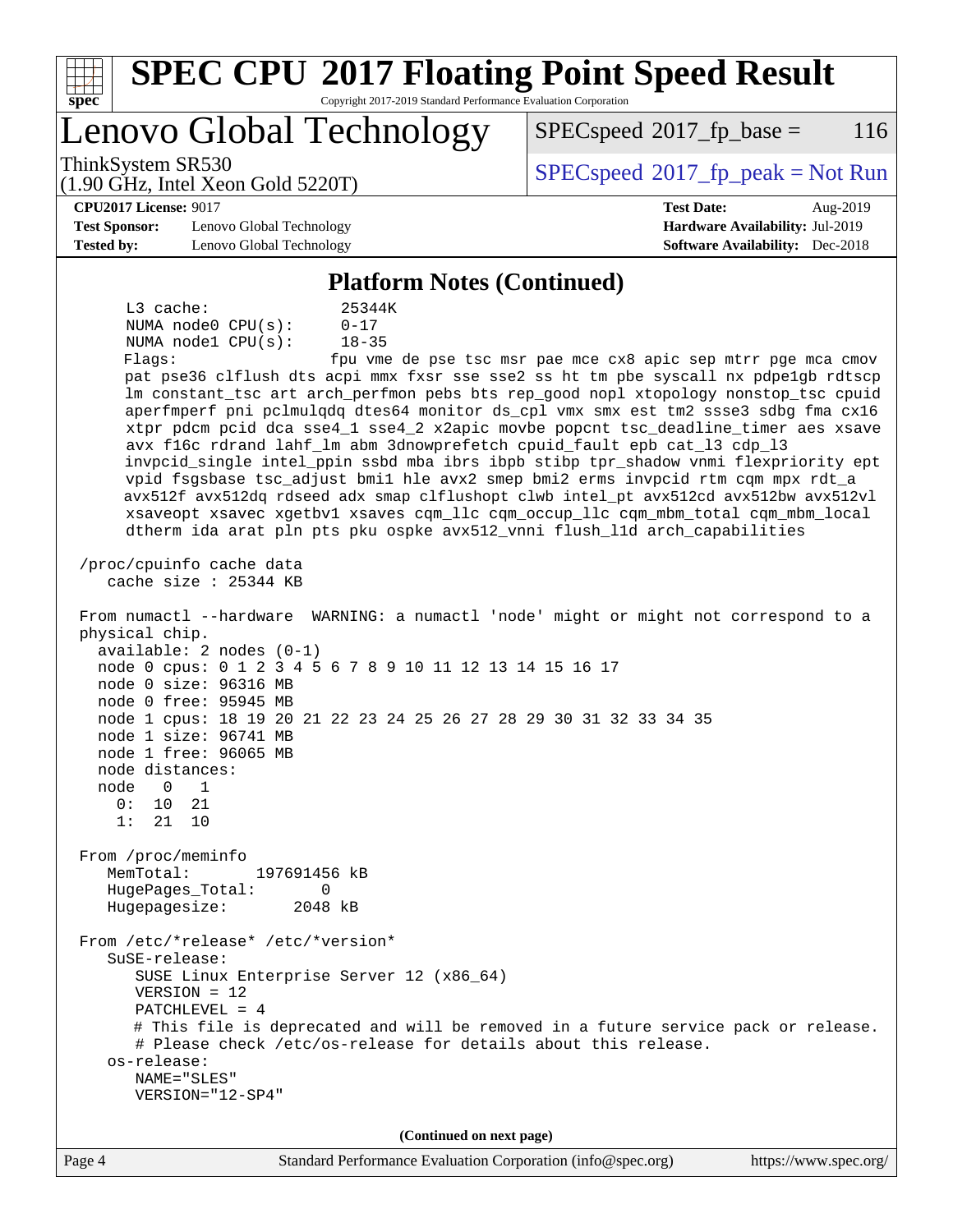| ą,<br>e<br>Ш<br>U |  |  |  |  |  |
|-------------------|--|--|--|--|--|

## **[SPEC CPU](http://www.spec.org/auto/cpu2017/Docs/result-fields.html#SPECCPU2017FloatingPointSpeedResult)[2017 Floating Point Speed Result](http://www.spec.org/auto/cpu2017/Docs/result-fields.html#SPECCPU2017FloatingPointSpeedResult)** Copyright 2017-2019 Standard Performance Evaluation Corporation

Lenovo Global Technology

 $SPECspeed^{\circledcirc}2017_fp\_base = 116$  $SPECspeed^{\circledcirc}2017_fp\_base = 116$ 

(1.90 GHz, Intel Xeon Gold 5220T)

ThinkSystem SR530<br>  $\begin{array}{c}\n\text{SPEC speed} \text{°2017\_fp\_peak} = \text{Not Run} \\
\text{SPEC speed} \text{°2017\_fp\_peak} = \text{Not Run} \\
\end{array}$ 

**[CPU2017 License:](http://www.spec.org/auto/cpu2017/Docs/result-fields.html#CPU2017License)** 9017 **[Test Date:](http://www.spec.org/auto/cpu2017/Docs/result-fields.html#TestDate)** Aug-2019

**[Test Sponsor:](http://www.spec.org/auto/cpu2017/Docs/result-fields.html#TestSponsor)** Lenovo Global Technology **[Hardware Availability:](http://www.spec.org/auto/cpu2017/Docs/result-fields.html#HardwareAvailability)** Jul-2019 **[Tested by:](http://www.spec.org/auto/cpu2017/Docs/result-fields.html#Testedby)** Lenovo Global Technology **[Software Availability:](http://www.spec.org/auto/cpu2017/Docs/result-fields.html#SoftwareAvailability)** Dec-2018

# **[Platform Notes \(Continued\)](http://www.spec.org/auto/cpu2017/Docs/result-fields.html#PlatformNotes)**

 VERSION\_ID="12.4" PRETTY\_NAME="SUSE Linux Enterprise Server 12 SP4" ID="sles" ANSI\_COLOR="0;32" CPE\_NAME="cpe:/o:suse:sles:12:sp4"

uname -a:

 Linux linux-zitb 4.12.14-94.41-default #1 SMP Wed Oct 31 12:25:04 UTC 2018 (3090901) x86\_64 x86\_64 x86\_64 GNU/Linux

Kernel self-reported vulnerability status:

 CVE-2017-5754 (Meltdown): Not affected CVE-2017-5753 (Spectre variant 1): Mitigation: \_\_user pointer sanitization CVE-2017-5715 (Spectre variant 2): Mitigation: Indirect Branch Restricted Speculation, IBPB, IBRS\_FW

run-level 3 Aug 30 17:58

 SPEC is set to: /home/cpu2017-1.0.5-ic19.0u1 Filesystem Type Size Used Avail Use% Mounted on /dev/sda3 xfs 892G 50G 842G 6% /

 Additional information from dmidecode follows. WARNING: Use caution when you interpret this section. The 'dmidecode' program reads system data which is "intended to allow hardware to be accurately determined", but the intent may not be met, as there are frequent changes to hardware, firmware, and the "DMTF SMBIOS" standard. BIOS Lenovo -[TEE141E-2.30]- 07/02/2019 Memory:

12x SK Hynix HMA82GR7CJR8N-WM 16 GB 2 rank 2933, configured at 2666

(End of data from sysinfo program)

**[Compiler Version Notes](http://www.spec.org/auto/cpu2017/Docs/result-fields.html#CompilerVersionNotes)**

Page 5 Standard Performance Evaluation Corporation [\(info@spec.org\)](mailto:info@spec.org) <https://www.spec.org/> ============================================================================== C | 619.lbm\_s(base) 638.imagick\_s(base) 644.nab\_s(base) ------------------------------------------------------------------------------ Intel(R) C Intel(R) 64 Compiler for applications running on Intel(R)  $64$ , Version 19.0.1.144 Build 20181018 Copyright (C) 1985-2018 Intel Corporation. All rights reserved. ------------------------------------------------------------------------------ ============================================================================== C++, C, Fortran | 607.cactuBSSN\_s(base) ------------------------------------------------------------------------------ **(Continued on next page)**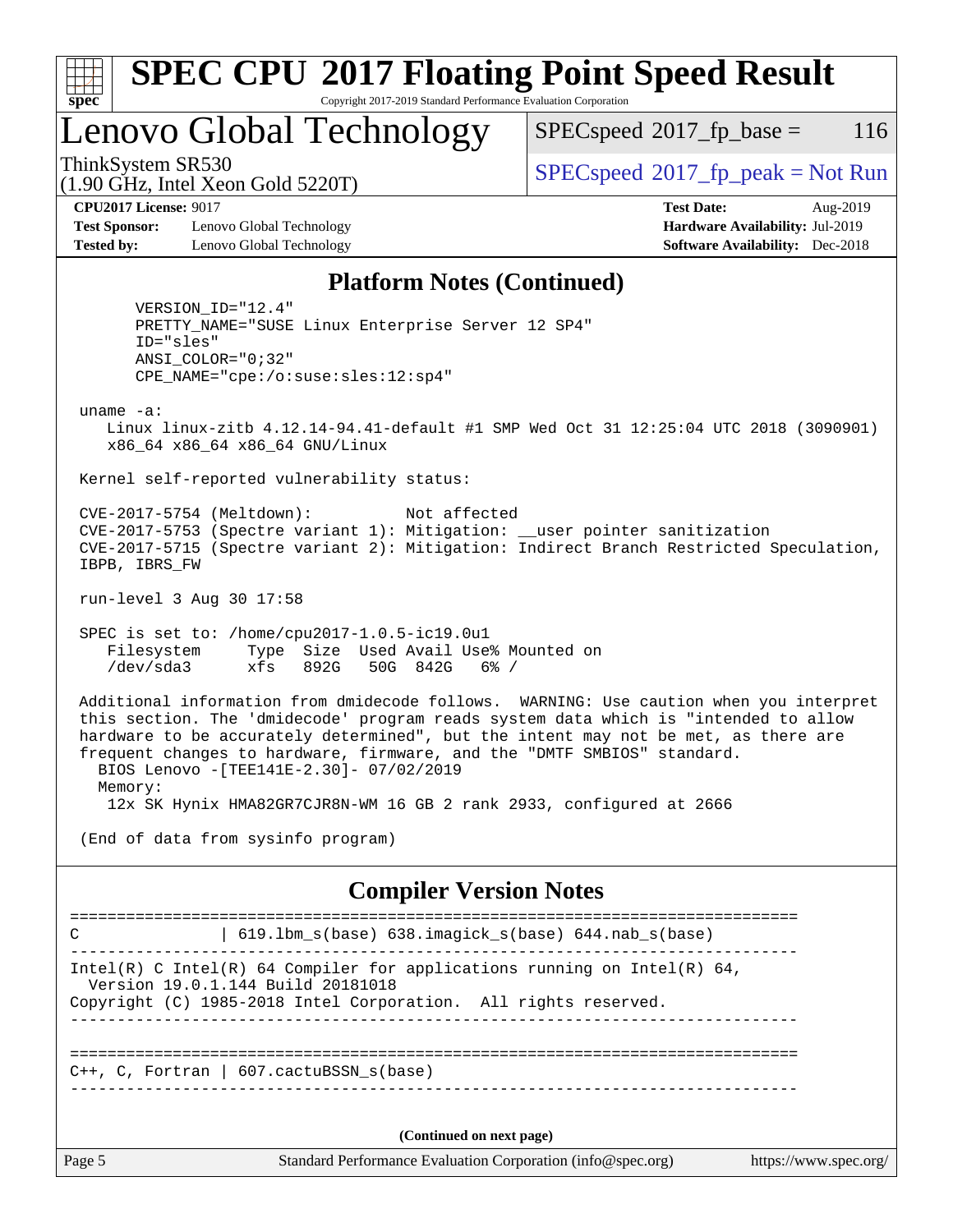

# **[SPEC CPU](http://www.spec.org/auto/cpu2017/Docs/result-fields.html#SPECCPU2017FloatingPointSpeedResult)[2017 Floating Point Speed Result](http://www.spec.org/auto/cpu2017/Docs/result-fields.html#SPECCPU2017FloatingPointSpeedResult)**

Copyright 2017-2019 Standard Performance Evaluation Corporation

# Lenovo Global Technology

 $SPECspeed^{\circ}2017_fp\_base = 116$  $SPECspeed^{\circ}2017_fp\_base = 116$ 

(1.90 GHz, Intel Xeon Gold 5220T)

ThinkSystem SR530<br>(1.00 GHz, Intel Year Gold 5220T) [SPECspeed](http://www.spec.org/auto/cpu2017/Docs/result-fields.html#SPECspeed2017fppeak)<sup>®</sup>[2017\\_fp\\_peak = N](http://www.spec.org/auto/cpu2017/Docs/result-fields.html#SPECspeed2017fppeak)ot Run

**[Test Sponsor:](http://www.spec.org/auto/cpu2017/Docs/result-fields.html#TestSponsor)** Lenovo Global Technology **[Hardware Availability:](http://www.spec.org/auto/cpu2017/Docs/result-fields.html#HardwareAvailability)** Jul-2019 **[Tested by:](http://www.spec.org/auto/cpu2017/Docs/result-fields.html#Testedby)** Lenovo Global Technology **[Software Availability:](http://www.spec.org/auto/cpu2017/Docs/result-fields.html#SoftwareAvailability)** Dec-2018

**[CPU2017 License:](http://www.spec.org/auto/cpu2017/Docs/result-fields.html#CPU2017License)** 9017 **[Test Date:](http://www.spec.org/auto/cpu2017/Docs/result-fields.html#TestDate)** Aug-2019

## **[Compiler Version Notes \(Continued\)](http://www.spec.org/auto/cpu2017/Docs/result-fields.html#CompilerVersionNotes)**

| Intel(R) $C++$ Intel(R) 64 Compiler for applications running on Intel(R) 64,<br>Version 19.0.1.144 Build 20181018                                                                                                                                                                                                                                                            |  |  |  |  |  |
|------------------------------------------------------------------------------------------------------------------------------------------------------------------------------------------------------------------------------------------------------------------------------------------------------------------------------------------------------------------------------|--|--|--|--|--|
| Copyright (C) 1985-2018 Intel Corporation. All rights reserved.<br>Intel(R) C Intel(R) 64 Compiler for applications running on Intel(R) 64,<br>Version 19.0.1.144 Build 20181018                                                                                                                                                                                             |  |  |  |  |  |
| Copyright (C) 1985-2018 Intel Corporation. All rights reserved.<br>$Intel(R)$ Fortran Intel(R) 64 Compiler for applications running on Intel(R)<br>64, Version 19.0.1.144 Build 20181018                                                                                                                                                                                     |  |  |  |  |  |
| Copyright (C) 1985-2018 Intel Corporation. All rights reserved.                                                                                                                                                                                                                                                                                                              |  |  |  |  |  |
| Fortran (603.bwaves s(base) 649.fotonik3d s(base) 654.roms s(base)                                                                                                                                                                                                                                                                                                           |  |  |  |  |  |
| $Intel(R)$ Fortran Intel(R) 64 Compiler for applications running on Intel(R)<br>64, Version 19.0.1.144 Build 20181018<br>Copyright (C) 1985-2018 Intel Corporation. All rights reserved.                                                                                                                                                                                     |  |  |  |  |  |
| Fortran, $C = \begin{bmatrix} 621.wrf\_s(base) & 627.cam4_s(base) & 628.pop2_s(base) \end{bmatrix}$                                                                                                                                                                                                                                                                          |  |  |  |  |  |
| $Intel(R)$ Fortran Intel(R) 64 Compiler for applications running on Intel(R)<br>64, Version 19.0.1.144 Build 20181018<br>Copyright (C) 1985-2018 Intel Corporation. All rights reserved.<br>Intel(R) C Intel(R) 64 Compiler for applications running on Intel(R) 64,<br>Version 19.0.1.144 Build 20181018<br>Copyright (C) 1985-2018 Intel Corporation. All rights reserved. |  |  |  |  |  |

## **[Base Compiler Invocation](http://www.spec.org/auto/cpu2017/Docs/result-fields.html#BaseCompilerInvocation)**

[C benchmarks](http://www.spec.org/auto/cpu2017/Docs/result-fields.html#Cbenchmarks): [icc -m64 -std=c11](http://www.spec.org/cpu2017/results/res2019q3/cpu2017-20190902-17571.flags.html#user_CCbase_intel_icc_64bit_c11_33ee0cdaae7deeeab2a9725423ba97205ce30f63b9926c2519791662299b76a0318f32ddfffdc46587804de3178b4f9328c46fa7c2b0cd779d7a61945c91cd35)

[Fortran benchmarks](http://www.spec.org/auto/cpu2017/Docs/result-fields.html#Fortranbenchmarks): [ifort -m64](http://www.spec.org/cpu2017/results/res2019q3/cpu2017-20190902-17571.flags.html#user_FCbase_intel_ifort_64bit_24f2bb282fbaeffd6157abe4f878425411749daecae9a33200eee2bee2fe76f3b89351d69a8130dd5949958ce389cf37ff59a95e7a40d588e8d3a57e0c3fd751)

[Benchmarks using both Fortran and C](http://www.spec.org/auto/cpu2017/Docs/result-fields.html#BenchmarksusingbothFortranandC): [ifort -m64](http://www.spec.org/cpu2017/results/res2019q3/cpu2017-20190902-17571.flags.html#user_CC_FCbase_intel_ifort_64bit_24f2bb282fbaeffd6157abe4f878425411749daecae9a33200eee2bee2fe76f3b89351d69a8130dd5949958ce389cf37ff59a95e7a40d588e8d3a57e0c3fd751) [icc -m64 -std=c11](http://www.spec.org/cpu2017/results/res2019q3/cpu2017-20190902-17571.flags.html#user_CC_FCbase_intel_icc_64bit_c11_33ee0cdaae7deeeab2a9725423ba97205ce30f63b9926c2519791662299b76a0318f32ddfffdc46587804de3178b4f9328c46fa7c2b0cd779d7a61945c91cd35)

[Benchmarks using Fortran, C, and C++:](http://www.spec.org/auto/cpu2017/Docs/result-fields.html#BenchmarksusingFortranCandCXX) [icpc -m64](http://www.spec.org/cpu2017/results/res2019q3/cpu2017-20190902-17571.flags.html#user_CC_CXX_FCbase_intel_icpc_64bit_4ecb2543ae3f1412ef961e0650ca070fec7b7afdcd6ed48761b84423119d1bf6bdf5cad15b44d48e7256388bc77273b966e5eb805aefd121eb22e9299b2ec9d9) [icc -m64 -std=c11](http://www.spec.org/cpu2017/results/res2019q3/cpu2017-20190902-17571.flags.html#user_CC_CXX_FCbase_intel_icc_64bit_c11_33ee0cdaae7deeeab2a9725423ba97205ce30f63b9926c2519791662299b76a0318f32ddfffdc46587804de3178b4f9328c46fa7c2b0cd779d7a61945c91cd35) [ifort -m64](http://www.spec.org/cpu2017/results/res2019q3/cpu2017-20190902-17571.flags.html#user_CC_CXX_FCbase_intel_ifort_64bit_24f2bb282fbaeffd6157abe4f878425411749daecae9a33200eee2bee2fe76f3b89351d69a8130dd5949958ce389cf37ff59a95e7a40d588e8d3a57e0c3fd751)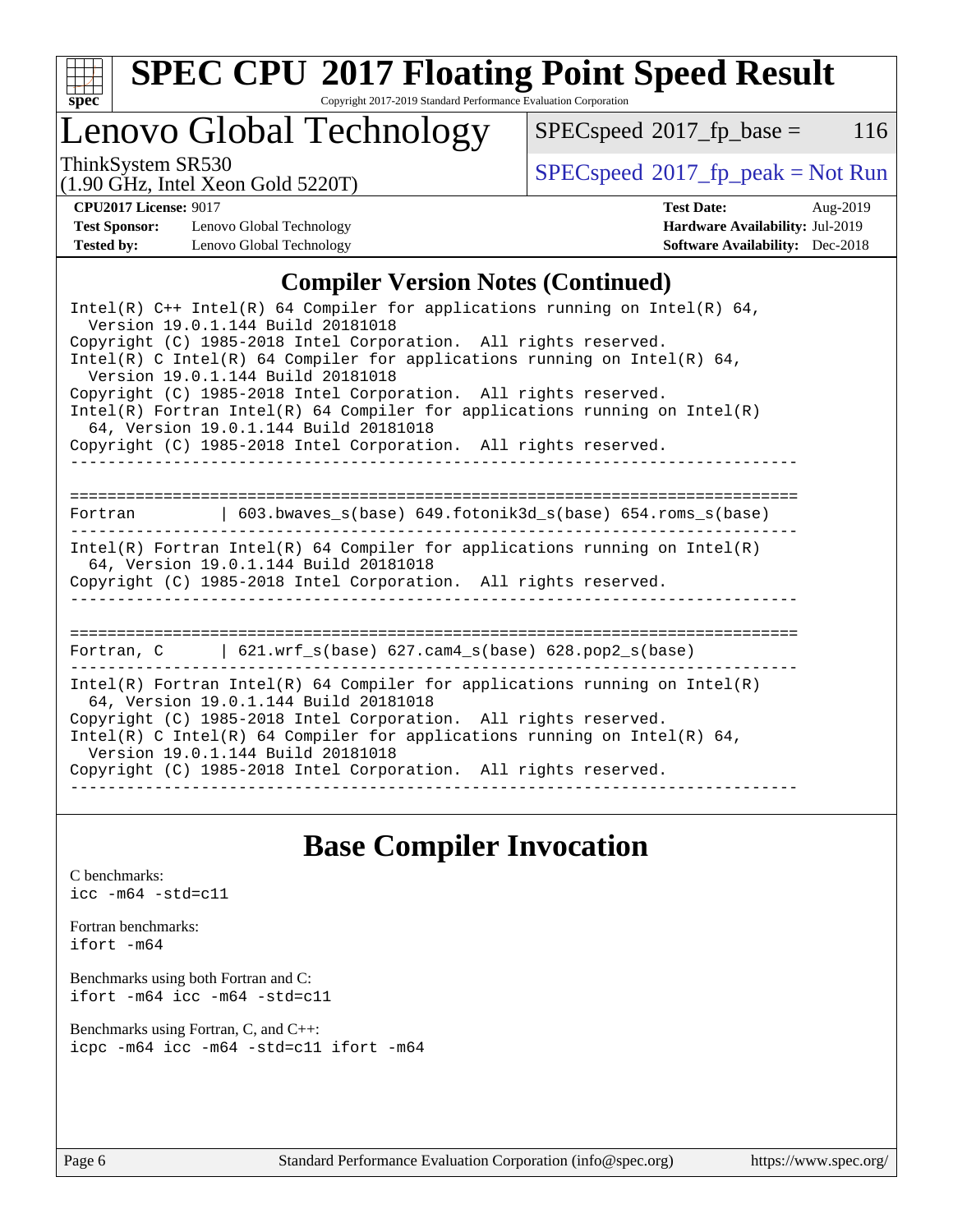

## **[SPEC CPU](http://www.spec.org/auto/cpu2017/Docs/result-fields.html#SPECCPU2017FloatingPointSpeedResult)[2017 Floating Point Speed Result](http://www.spec.org/auto/cpu2017/Docs/result-fields.html#SPECCPU2017FloatingPointSpeedResult)** Copyright 2017-2019 Standard Performance Evaluation Corporation

Lenovo Global Technology

 $SPEC speed^{\circ}2017$  fp base = 116

(1.90 GHz, Intel Xeon Gold 5220T)

ThinkSystem SR530<br>  $\begin{array}{c}\n\text{SPEC speed} \text{°2017\_fp\_peak} = \text{Not Run} \\
\text{SPEC speed} \text{°2017\_fp\_peak} = \text{Not Run} \\
\end{array}$ 

**[Test Sponsor:](http://www.spec.org/auto/cpu2017/Docs/result-fields.html#TestSponsor)** Lenovo Global Technology **[Hardware Availability:](http://www.spec.org/auto/cpu2017/Docs/result-fields.html#HardwareAvailability)** Jul-2019 **[Tested by:](http://www.spec.org/auto/cpu2017/Docs/result-fields.html#Testedby)** Lenovo Global Technology **[Software Availability:](http://www.spec.org/auto/cpu2017/Docs/result-fields.html#SoftwareAvailability)** Dec-2018

**[CPU2017 License:](http://www.spec.org/auto/cpu2017/Docs/result-fields.html#CPU2017License)** 9017 **[Test Date:](http://www.spec.org/auto/cpu2017/Docs/result-fields.html#TestDate)** Aug-2019

# **[Base Portability Flags](http://www.spec.org/auto/cpu2017/Docs/result-fields.html#BasePortabilityFlags)**

 603.bwaves\_s: [-DSPEC\\_LP64](http://www.spec.org/cpu2017/results/res2019q3/cpu2017-20190902-17571.flags.html#suite_basePORTABILITY603_bwaves_s_DSPEC_LP64) 607.cactuBSSN\_s: [-DSPEC\\_LP64](http://www.spec.org/cpu2017/results/res2019q3/cpu2017-20190902-17571.flags.html#suite_basePORTABILITY607_cactuBSSN_s_DSPEC_LP64) 619.lbm\_s: [-DSPEC\\_LP64](http://www.spec.org/cpu2017/results/res2019q3/cpu2017-20190902-17571.flags.html#suite_basePORTABILITY619_lbm_s_DSPEC_LP64) 621.wrf\_s: [-DSPEC\\_LP64](http://www.spec.org/cpu2017/results/res2019q3/cpu2017-20190902-17571.flags.html#suite_basePORTABILITY621_wrf_s_DSPEC_LP64) [-DSPEC\\_CASE\\_FLAG](http://www.spec.org/cpu2017/results/res2019q3/cpu2017-20190902-17571.flags.html#b621.wrf_s_baseCPORTABILITY_DSPEC_CASE_FLAG) [-convert big\\_endian](http://www.spec.org/cpu2017/results/res2019q3/cpu2017-20190902-17571.flags.html#user_baseFPORTABILITY621_wrf_s_convert_big_endian_c3194028bc08c63ac5d04de18c48ce6d347e4e562e8892b8bdbdc0214820426deb8554edfa529a3fb25a586e65a3d812c835984020483e7e73212c4d31a38223) 627.cam4\_s: [-DSPEC\\_LP64](http://www.spec.org/cpu2017/results/res2019q3/cpu2017-20190902-17571.flags.html#suite_basePORTABILITY627_cam4_s_DSPEC_LP64) [-DSPEC\\_CASE\\_FLAG](http://www.spec.org/cpu2017/results/res2019q3/cpu2017-20190902-17571.flags.html#b627.cam4_s_baseCPORTABILITY_DSPEC_CASE_FLAG) 628.pop2\_s: [-DSPEC\\_LP64](http://www.spec.org/cpu2017/results/res2019q3/cpu2017-20190902-17571.flags.html#suite_basePORTABILITY628_pop2_s_DSPEC_LP64) [-DSPEC\\_CASE\\_FLAG](http://www.spec.org/cpu2017/results/res2019q3/cpu2017-20190902-17571.flags.html#b628.pop2_s_baseCPORTABILITY_DSPEC_CASE_FLAG) [-convert big\\_endian](http://www.spec.org/cpu2017/results/res2019q3/cpu2017-20190902-17571.flags.html#user_baseFPORTABILITY628_pop2_s_convert_big_endian_c3194028bc08c63ac5d04de18c48ce6d347e4e562e8892b8bdbdc0214820426deb8554edfa529a3fb25a586e65a3d812c835984020483e7e73212c4d31a38223) [-assume byterecl](http://www.spec.org/cpu2017/results/res2019q3/cpu2017-20190902-17571.flags.html#user_baseFPORTABILITY628_pop2_s_assume_byterecl_7e47d18b9513cf18525430bbf0f2177aa9bf368bc7a059c09b2c06a34b53bd3447c950d3f8d6c70e3faf3a05c8557d66a5798b567902e8849adc142926523472) 638.imagick\_s: [-DSPEC\\_LP64](http://www.spec.org/cpu2017/results/res2019q3/cpu2017-20190902-17571.flags.html#suite_basePORTABILITY638_imagick_s_DSPEC_LP64) 644.nab\_s: [-DSPEC\\_LP64](http://www.spec.org/cpu2017/results/res2019q3/cpu2017-20190902-17571.flags.html#suite_basePORTABILITY644_nab_s_DSPEC_LP64) 649.fotonik3d\_s: [-DSPEC\\_LP64](http://www.spec.org/cpu2017/results/res2019q3/cpu2017-20190902-17571.flags.html#suite_basePORTABILITY649_fotonik3d_s_DSPEC_LP64) 654.roms\_s: [-DSPEC\\_LP64](http://www.spec.org/cpu2017/results/res2019q3/cpu2017-20190902-17571.flags.html#suite_basePORTABILITY654_roms_s_DSPEC_LP64)

# **[Base Optimization Flags](http://www.spec.org/auto/cpu2017/Docs/result-fields.html#BaseOptimizationFlags)**

[C benchmarks](http://www.spec.org/auto/cpu2017/Docs/result-fields.html#Cbenchmarks):

[-xCORE-AVX512](http://www.spec.org/cpu2017/results/res2019q3/cpu2017-20190902-17571.flags.html#user_CCbase_f-xCORE-AVX512) [-ipo](http://www.spec.org/cpu2017/results/res2019q3/cpu2017-20190902-17571.flags.html#user_CCbase_f-ipo) [-O3](http://www.spec.org/cpu2017/results/res2019q3/cpu2017-20190902-17571.flags.html#user_CCbase_f-O3) [-no-prec-div](http://www.spec.org/cpu2017/results/res2019q3/cpu2017-20190902-17571.flags.html#user_CCbase_f-no-prec-div) [-qopt-prefetch](http://www.spec.org/cpu2017/results/res2019q3/cpu2017-20190902-17571.flags.html#user_CCbase_f-qopt-prefetch) [-ffinite-math-only](http://www.spec.org/cpu2017/results/res2019q3/cpu2017-20190902-17571.flags.html#user_CCbase_f_finite_math_only_cb91587bd2077682c4b38af759c288ed7c732db004271a9512da14a4f8007909a5f1427ecbf1a0fb78ff2a814402c6114ac565ca162485bbcae155b5e4258871) [-qopt-mem-layout-trans=4](http://www.spec.org/cpu2017/results/res2019q3/cpu2017-20190902-17571.flags.html#user_CCbase_f-qopt-mem-layout-trans_fa39e755916c150a61361b7846f310bcdf6f04e385ef281cadf3647acec3f0ae266d1a1d22d972a7087a248fd4e6ca390a3634700869573d231a252c784941a8) [-qopenmp](http://www.spec.org/cpu2017/results/res2019q3/cpu2017-20190902-17571.flags.html#user_CCbase_qopenmp_16be0c44f24f464004c6784a7acb94aca937f053568ce72f94b139a11c7c168634a55f6653758ddd83bcf7b8463e8028bb0b48b77bcddc6b78d5d95bb1df2967) [-DSPEC\\_OPENMP](http://www.spec.org/cpu2017/results/res2019q3/cpu2017-20190902-17571.flags.html#suite_CCbase_DSPEC_OPENMP)

[Fortran benchmarks](http://www.spec.org/auto/cpu2017/Docs/result-fields.html#Fortranbenchmarks):

[-DSPEC\\_OPENMP](http://www.spec.org/cpu2017/results/res2019q3/cpu2017-20190902-17571.flags.html#suite_FCbase_DSPEC_OPENMP) [-xCORE-AVX512](http://www.spec.org/cpu2017/results/res2019q3/cpu2017-20190902-17571.flags.html#user_FCbase_f-xCORE-AVX512) [-ipo](http://www.spec.org/cpu2017/results/res2019q3/cpu2017-20190902-17571.flags.html#user_FCbase_f-ipo) [-O3](http://www.spec.org/cpu2017/results/res2019q3/cpu2017-20190902-17571.flags.html#user_FCbase_f-O3) [-no-prec-div](http://www.spec.org/cpu2017/results/res2019q3/cpu2017-20190902-17571.flags.html#user_FCbase_f-no-prec-div) [-qopt-prefetch](http://www.spec.org/cpu2017/results/res2019q3/cpu2017-20190902-17571.flags.html#user_FCbase_f-qopt-prefetch) [-ffinite-math-only](http://www.spec.org/cpu2017/results/res2019q3/cpu2017-20190902-17571.flags.html#user_FCbase_f_finite_math_only_cb91587bd2077682c4b38af759c288ed7c732db004271a9512da14a4f8007909a5f1427ecbf1a0fb78ff2a814402c6114ac565ca162485bbcae155b5e4258871) [-qopt-mem-layout-trans=4](http://www.spec.org/cpu2017/results/res2019q3/cpu2017-20190902-17571.flags.html#user_FCbase_f-qopt-mem-layout-trans_fa39e755916c150a61361b7846f310bcdf6f04e385ef281cadf3647acec3f0ae266d1a1d22d972a7087a248fd4e6ca390a3634700869573d231a252c784941a8) [-qopenmp](http://www.spec.org/cpu2017/results/res2019q3/cpu2017-20190902-17571.flags.html#user_FCbase_qopenmp_16be0c44f24f464004c6784a7acb94aca937f053568ce72f94b139a11c7c168634a55f6653758ddd83bcf7b8463e8028bb0b48b77bcddc6b78d5d95bb1df2967) [-nostandard-realloc-lhs](http://www.spec.org/cpu2017/results/res2019q3/cpu2017-20190902-17571.flags.html#user_FCbase_f_2003_std_realloc_82b4557e90729c0f113870c07e44d33d6f5a304b4f63d4c15d2d0f1fab99f5daaed73bdb9275d9ae411527f28b936061aa8b9c8f2d63842963b95c9dd6426b8a)

[Benchmarks using both Fortran and C](http://www.spec.org/auto/cpu2017/Docs/result-fields.html#BenchmarksusingbothFortranandC):

[-xCORE-AVX512](http://www.spec.org/cpu2017/results/res2019q3/cpu2017-20190902-17571.flags.html#user_CC_FCbase_f-xCORE-AVX512) [-ipo](http://www.spec.org/cpu2017/results/res2019q3/cpu2017-20190902-17571.flags.html#user_CC_FCbase_f-ipo) [-O3](http://www.spec.org/cpu2017/results/res2019q3/cpu2017-20190902-17571.flags.html#user_CC_FCbase_f-O3) [-no-prec-div](http://www.spec.org/cpu2017/results/res2019q3/cpu2017-20190902-17571.flags.html#user_CC_FCbase_f-no-prec-div) [-qopt-prefetch](http://www.spec.org/cpu2017/results/res2019q3/cpu2017-20190902-17571.flags.html#user_CC_FCbase_f-qopt-prefetch) [-ffinite-math-only](http://www.spec.org/cpu2017/results/res2019q3/cpu2017-20190902-17571.flags.html#user_CC_FCbase_f_finite_math_only_cb91587bd2077682c4b38af759c288ed7c732db004271a9512da14a4f8007909a5f1427ecbf1a0fb78ff2a814402c6114ac565ca162485bbcae155b5e4258871) [-qopt-mem-layout-trans=4](http://www.spec.org/cpu2017/results/res2019q3/cpu2017-20190902-17571.flags.html#user_CC_FCbase_f-qopt-mem-layout-trans_fa39e755916c150a61361b7846f310bcdf6f04e385ef281cadf3647acec3f0ae266d1a1d22d972a7087a248fd4e6ca390a3634700869573d231a252c784941a8) [-qopenmp](http://www.spec.org/cpu2017/results/res2019q3/cpu2017-20190902-17571.flags.html#user_CC_FCbase_qopenmp_16be0c44f24f464004c6784a7acb94aca937f053568ce72f94b139a11c7c168634a55f6653758ddd83bcf7b8463e8028bb0b48b77bcddc6b78d5d95bb1df2967) [-DSPEC\\_OPENMP](http://www.spec.org/cpu2017/results/res2019q3/cpu2017-20190902-17571.flags.html#suite_CC_FCbase_DSPEC_OPENMP) [-nostandard-realloc-lhs](http://www.spec.org/cpu2017/results/res2019q3/cpu2017-20190902-17571.flags.html#user_CC_FCbase_f_2003_std_realloc_82b4557e90729c0f113870c07e44d33d6f5a304b4f63d4c15d2d0f1fab99f5daaed73bdb9275d9ae411527f28b936061aa8b9c8f2d63842963b95c9dd6426b8a)

[Benchmarks using Fortran, C, and C++:](http://www.spec.org/auto/cpu2017/Docs/result-fields.html#BenchmarksusingFortranCandCXX)

[-xCORE-AVX512](http://www.spec.org/cpu2017/results/res2019q3/cpu2017-20190902-17571.flags.html#user_CC_CXX_FCbase_f-xCORE-AVX512) [-ipo](http://www.spec.org/cpu2017/results/res2019q3/cpu2017-20190902-17571.flags.html#user_CC_CXX_FCbase_f-ipo) [-O3](http://www.spec.org/cpu2017/results/res2019q3/cpu2017-20190902-17571.flags.html#user_CC_CXX_FCbase_f-O3) [-no-prec-div](http://www.spec.org/cpu2017/results/res2019q3/cpu2017-20190902-17571.flags.html#user_CC_CXX_FCbase_f-no-prec-div) [-qopt-prefetch](http://www.spec.org/cpu2017/results/res2019q3/cpu2017-20190902-17571.flags.html#user_CC_CXX_FCbase_f-qopt-prefetch) [-ffinite-math-only](http://www.spec.org/cpu2017/results/res2019q3/cpu2017-20190902-17571.flags.html#user_CC_CXX_FCbase_f_finite_math_only_cb91587bd2077682c4b38af759c288ed7c732db004271a9512da14a4f8007909a5f1427ecbf1a0fb78ff2a814402c6114ac565ca162485bbcae155b5e4258871) [-qopt-mem-layout-trans=4](http://www.spec.org/cpu2017/results/res2019q3/cpu2017-20190902-17571.flags.html#user_CC_CXX_FCbase_f-qopt-mem-layout-trans_fa39e755916c150a61361b7846f310bcdf6f04e385ef281cadf3647acec3f0ae266d1a1d22d972a7087a248fd4e6ca390a3634700869573d231a252c784941a8) [-qopenmp](http://www.spec.org/cpu2017/results/res2019q3/cpu2017-20190902-17571.flags.html#user_CC_CXX_FCbase_qopenmp_16be0c44f24f464004c6784a7acb94aca937f053568ce72f94b139a11c7c168634a55f6653758ddd83bcf7b8463e8028bb0b48b77bcddc6b78d5d95bb1df2967) [-DSPEC\\_OPENMP](http://www.spec.org/cpu2017/results/res2019q3/cpu2017-20190902-17571.flags.html#suite_CC_CXX_FCbase_DSPEC_OPENMP) [-nostandard-realloc-lhs](http://www.spec.org/cpu2017/results/res2019q3/cpu2017-20190902-17571.flags.html#user_CC_CXX_FCbase_f_2003_std_realloc_82b4557e90729c0f113870c07e44d33d6f5a304b4f63d4c15d2d0f1fab99f5daaed73bdb9275d9ae411527f28b936061aa8b9c8f2d63842963b95c9dd6426b8a)

[The flags files that were used to format this result can be browsed at](tmsearch)

<http://www.spec.org/cpu2017/flags/Intel-ic18.0-official-linux64.2019-04-02.html> <http://www.spec.org/cpu2017/flags/Lenovo-Platform-SPECcpu2017-Flags-V1.2-CLX-D.html>

[You can also download the XML flags sources by saving the following links:](tmsearch) <http://www.spec.org/cpu2017/flags/Intel-ic18.0-official-linux64.2019-04-02.xml> <http://www.spec.org/cpu2017/flags/Lenovo-Platform-SPECcpu2017-Flags-V1.2-CLX-D.xml>